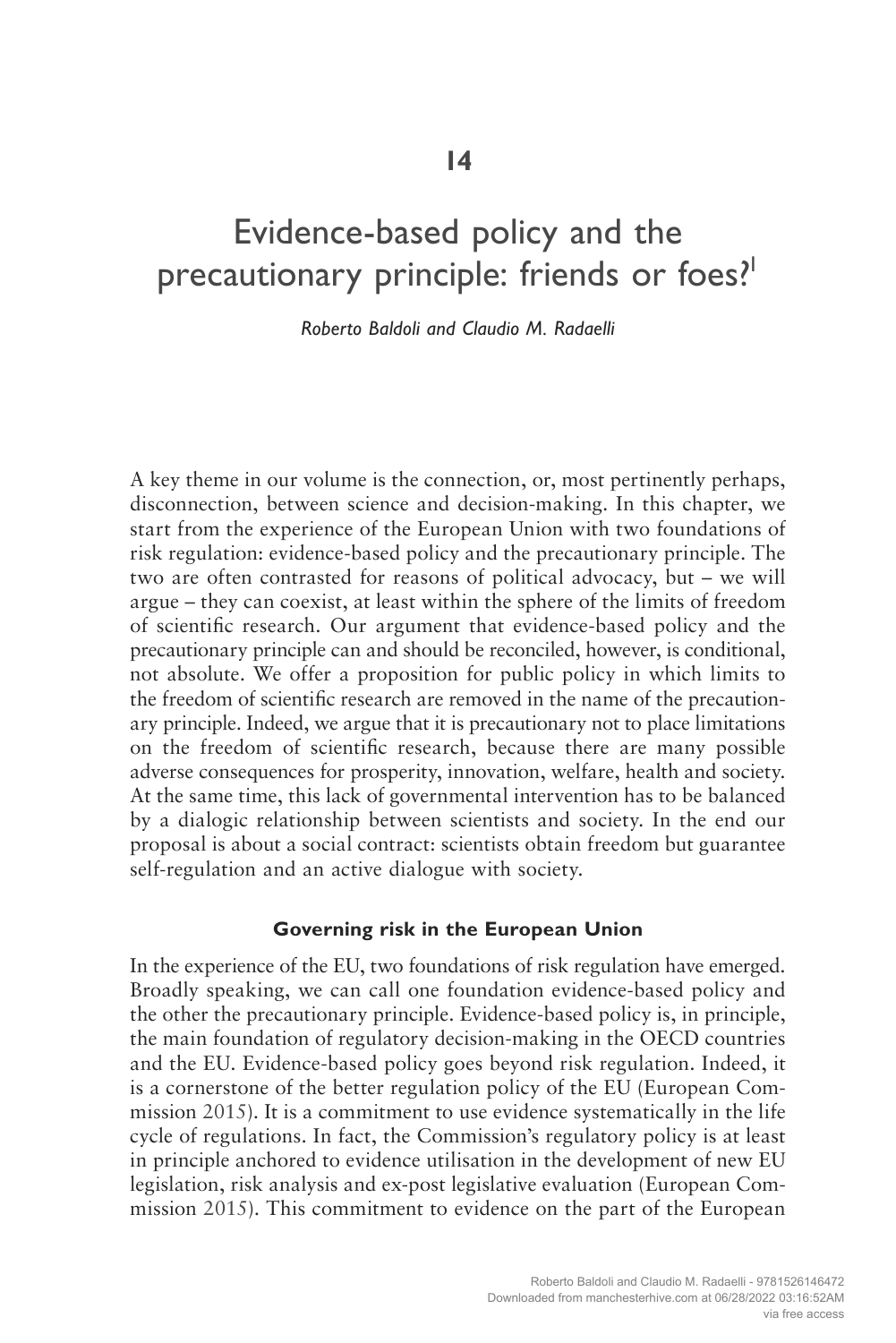institutions reflects a more general international trend. To illustrate, we find commitments to evidence-based policy in government guidelines for the development of laws and regulations, where the main policy instrument supporting public choice is regulatory impact assessment (Dunlop and Radaelli 2016).

Let us look at impact assessment because it provides a good example of how commitments to evidence-based policy operate at the level of decisionmaking. The thrust of impact assessment is to bring evidence to bear on regulatory choice: in taking a regulatory decision, for example whether to ban certain experiments with stem cells or the diffusion of genetically modified organisms, policymakers have to explain the reasons behind their choice, consult a wide range of stakeholders and – most relevant for our discussion – carry out an empirical analysis of the likely effects in terms of costs and benefits.

Thus, impact assessment has a core objective of identifying and possibly quantifying the likely effects of a proposed rule – imagine, for example, a regulatory proposal to set limitations to medical research or scientific experimentation. Typically, impact assessment revolves around the economic effects – costs and benefits – for different categories of stakeholders. But it can also look at intergenerational dynamics, the overall macroeconomic effects, the benefits and costs in terms of trade in open economies,  $CO<sub>2</sub>$ impact, demographic implications, income distribution and jobs. However, impact assessment embraces the evidence-based approach in a broader sense, comprising the obligation to state the reasoning behind regulatory intervention and to consult widely. In a nutshell, impact assessment and more generally evidence-based approaches to decision-making establish both rights and obligations: obligations for the regulators or lawmakers, and rights for those affected groups, professions and citizens who want to make their voices heard, and have the right to know about the empirical foundations of a regulatory proposal. The normative stance (i.e. what ought to happen, not necessarily what happens) of impact assessment is the following: in the absence of evidence and the possibility of discussing and criticising it, there is no social authorisation for regulation. Governments and institutions such as the European Commission cannot regulate unless they explain and illustrate empirically the reasons supporting regulation and allow for public comment. This normative stance is reflected in administrative procedure acts across the world, and therefore it governs administrative–regulatory interventions beyond the domain of impact assessment. As explained earlier, it is a manifestation of evidence-based policy as a foundation for public choice.

Let us now explore another aspect of this foundation. Regulations allow or prohibit certain types of behaviour. Some regulations restrict freedom of scientific research, often in the name of the environment, public health or ethical–religious principles. The evidence-based foundation for policy has a problem with these restrictions. Indeed, if we think from an evidence-based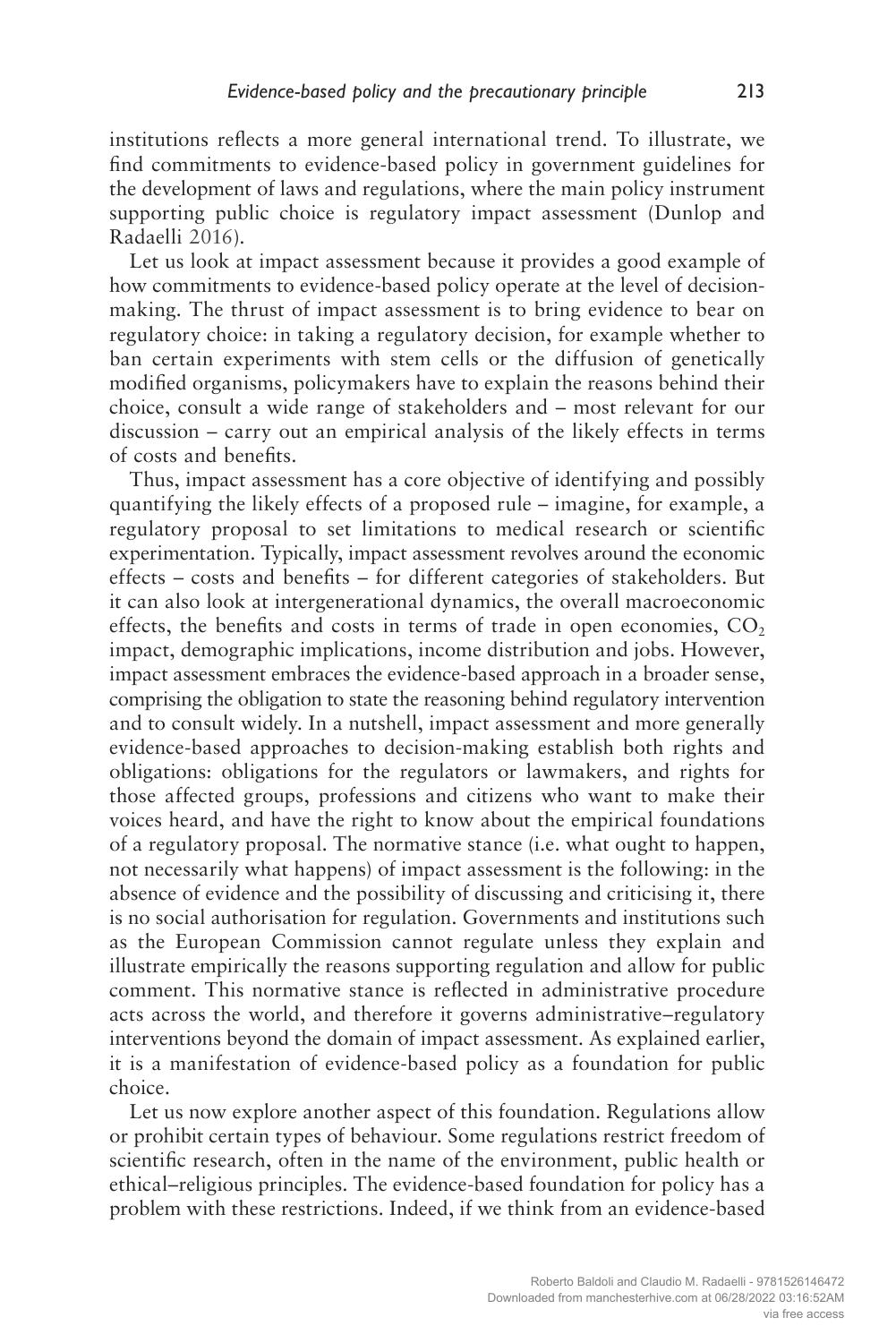policy point of view, we should reason that regulators and policymakers have general duties – to protect the environment and public health, for example – but they need to be authorised via evidence-based tools each time they propose specific regulatory interventions.

Thus, there is something else (i.e. not evidence-based) that informs regulatory decisions. Here we come to another foundation of risk regulation: the precautionary principle. The conventional narrative, indeed, has pitched this principle against evidence-based policy. Before we critically consider this juxtaposition, we will clarify what the precautionary principle involves. In the context of the EU, the precautionary principle is enshrined (yet not defined) in Article 191 of the Treaty on the Functioning of the European Union of 2013 (TFEU). This article refers to the environment. It states that

Union policy on the environment shall aim at a high level of protection taking into account the diversity of situations in the various regions of the Union. It shall be based on the precautionary principle and on the principles that preventive action should be taken, that environmental damage should as a priority be rectified at source and that the polluter should pay.

In 2000 the European Commission published guidelines on how to use the precautionary principle in a variety of policy domains. The precautionary principle 'applies where scientific evidence is insufficient, inconclusive or uncertain and preliminary scientific evaluation indicates that there are reasonable grounds for concern that the potentially dangerous effects on the environment, human, animal or plant health may be inconsistent with the high level of protection chosen by the EU' (European Commission 2000). In order to decide which kind of measure to take, there are some requirements. Indeed, any precautionary measure should be proportional, non-discriminatory, consistent with comparable measures already in place, be anchored to an examination of the benefits and costs of action and inaction, be subject to review and capable of assigning responsibility for producing the scientific evidence for a more comprehensive risk assessment (European Commission 2000: 3).

The precautionary principle should not be confused with prevention, where science 'can reliably assess and quantify risks' (COMEST 2005: 7), or pessimism, which is an inclination towards certain beliefs (Sandin 2004). We are dealing with risk management. The starting point is scientific uncertainty, which may be the consequence of either the need for further evidence (in certain cases total ignorance), or of the fact that we are dealing with trans-scientific issues, which are framed in the language of science but cannot be answered (at this moment in time or perhaps forever) by science (Weinberg 1972; Majone 2010). Although the definition of the principle is legal, it is political considerations that determine how and when constellations of actors invoke it (Tosun 2013).

Originally limited to environmental policies, the principle has been expanded by courts to public health and safety. There are traces of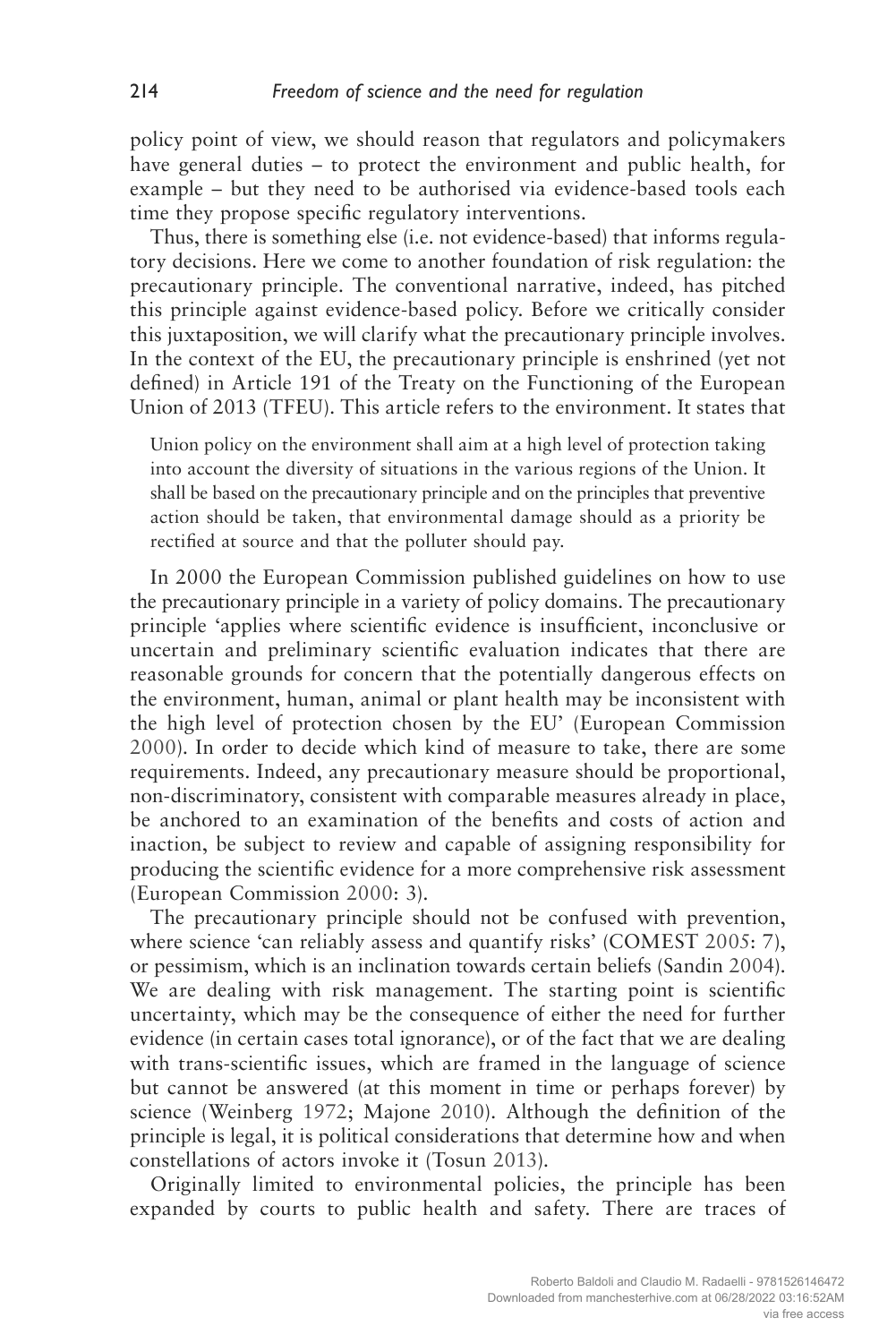precautionary approaches in financial regulation too (Tosun 2013). In terms of regulatory philosophy, it is a foundational principle for the EU, like evidence-based policy. Given our word budget, we cannot rehearse the story of the principle, its possible interpretations (Gollier and Treich 2003) and its controversial applications to EU regulation (see Alemanno 2007: esp. chs II and III). We can, however, emphasise two points. First, as explained by Jale Tosun (2013), political considerations determine how the precautionary principle is invoked and triggered. A corollary of this political precautionary advocacy is the lack of transparency on how the interaction between precaution and evidence-based considerations is moulded in decision-making. We insist that the point is about the use of the principle, not something inherently political/opaque/anti-empirical in the principle itself. And in fact – our second point – the 2000 Communication of the European Commission (as well as regulation 178/2002 art. 6 on the European Food Safety Authority) anchors the principle to a set of requirements that are compatible with evidence-based policy – so much so that the Communication allows the EU regulators to trigger precaution only if the decision is based, among other things, on proportionality and benefit–cost considerations regarding intervention and inaction, and is subject to review in light of new scientific evidence. At least in legal and conceptual terms (if not in its usage), the precautionary principle is not incompatible with the other foundational principle of evidence-based decisions (Alemanno 2007). Unfortunately, we do not have sufficient case law regarding whether the conditions for triggering the precautionary principle have been met by the European Commission or EFSA (Alemanno 2007) – the European courts have been reluctant to provide a clear answer on this point.

## **A proposition for precaution to limit regulatory interventions, not to support them**

As mentioned, it is political advocacy (not robust conceptual analysis) that has pitched the two foundations against one other: regulators either proceed on the basis of evidence or they invoke the precautionary principle. In Europe, we have seen this battle of principles being fought in many domains (European Risk Forum 2011; Garnett and Parsons 2016), from BSE (Monaghan et al. 2012: 181) to milk aids for cows, from regulation of medicines to chemicals (European Risk Forum 2016).

One of the best-known case concerns genetically modified food. Since the 1990s the European public has rejected GMOs, and authorities have implemented stringent regulations, 'sometimes citing vaguely' the precautionary principle without the support of strict scientific evidence. More complex social, ethical, cultural and economic factors were at stake (Wiener et al. 2011: 50). Recently, the use of bisphenol-A has been restricted, even though EFSA concluded that the evidence is too limited to draw any conclusions for human health. Another example is glyphosate. The European licence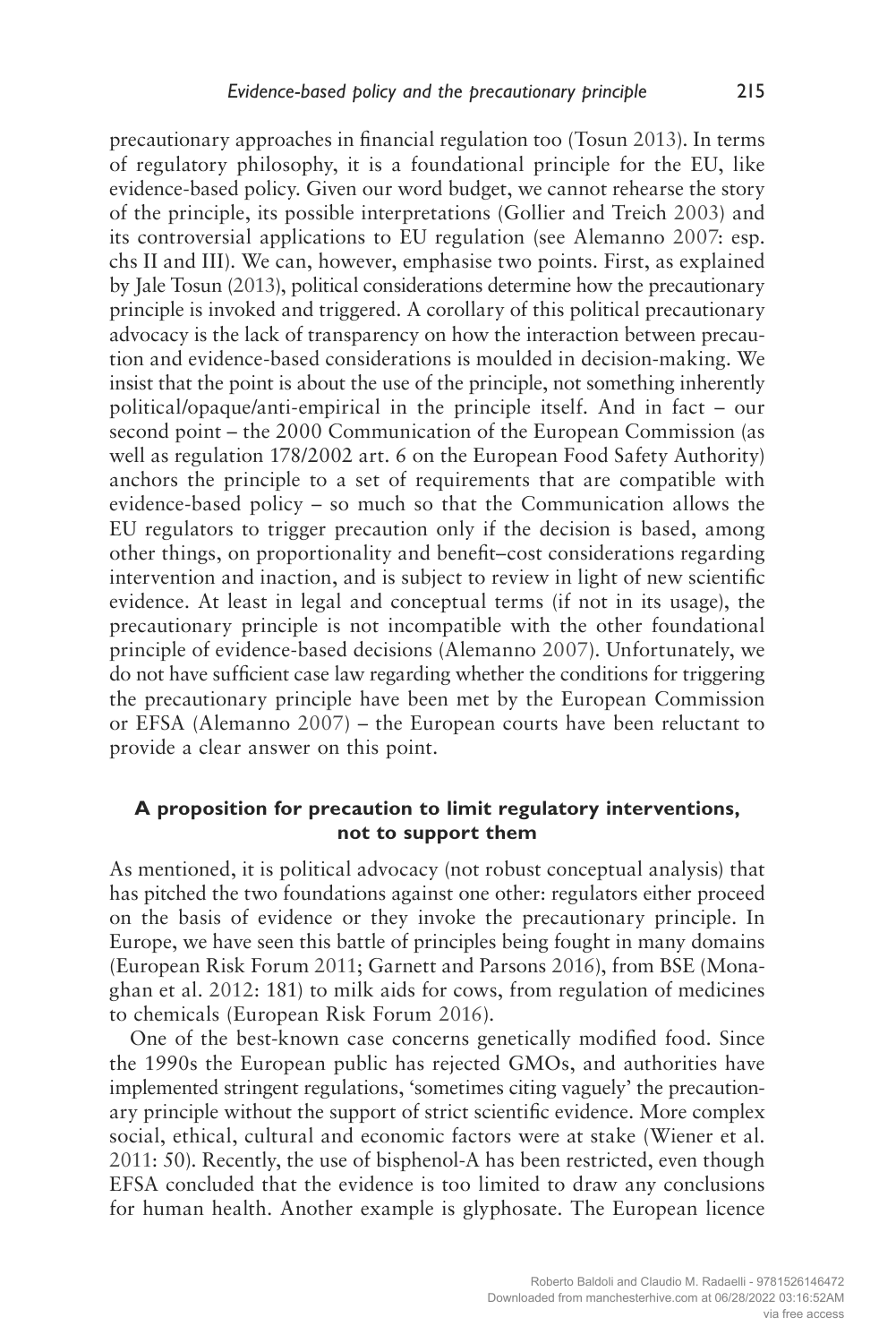for the use of this substance has not been renewed yet (only extended for eighteen months), despite the findings of high-quality scientific assessments carried out by EFSA (European Risk Forum 2016: 34). Indeed, the European agency ruled that glyphosate is non-carcinogenic, drawing heavy criticism for its lack of data transparency and for being in contradiction of the IARC judgement that glyphosate is 'probably carcinogenic'.

So, are we predestined to follow one foundation of regulatory choice or the other? Not necessarily. First consider this: logically, there should be at least a minimum of empirical evidence to lead to the conclusion that 'we do not know enough' and opt for precaution. This is why in 2000 the Commission set evidence-based requirements for the use of the precautionary principle in decision-making. Second, consider the jurisprudence of the World Trade Organization: regulators cannot simply go for unqualified precaution, otherwise the use of the precautionary principle becomes equivalent to protectionism in disguise (Majone 2000). Third, at least in the EU, the principle is formally endorsed. It cannot be disposed of lightly. It has to be used with the other foundational principle of evidence-based policy, which is equally endorsed in all the strategic documents on regulation of the institutions of the EU. If the two are incompatible, we should conclude that the regulatory foundations of EU public policy contain two contradictory principles. Instead, as explained by Alemanno (2011), the two souls of EU risk regulation ought to improve their coexistence. Alemanno (2011) talks about humanising some features of risk analysis and asks for more transparency regarding how the two foundations come to play together in decisionmaking. This chimes with the debate on the other side of the Atlantic, where the Obama administration issued guidance on humanising cost–benefit analysis (Sunstein 2011).

But how exactly can the two foundations come together? We do not have a general answer to this question. But we suggest a solution in the special case where the core issue is freedom of scientific research. In this domain, we argue that the principle of precaution should survive, but (and this is the point) inside, not outside the empirical basis of decision-making. We therefore propose the following:

Given that there is irreducible uncertainty in terms of technological risks and the economic and ethical issues caused by regulations that prohibit medical and scientific research, it is precautionary *not* to prohibit any scientific research unless there is empirical evidence showing that the costs and damage to people and environment outweigh the benefits of freedom of research.

This proposition takes an angle for the precautionary principle that has not been explored so far. The principle is typically used to regulate and ban, while we draw attention to domains where precaution suggests nonintervention. These domains are those where the key regulatory question is scientific research (as opposed to more applied stages such as innovation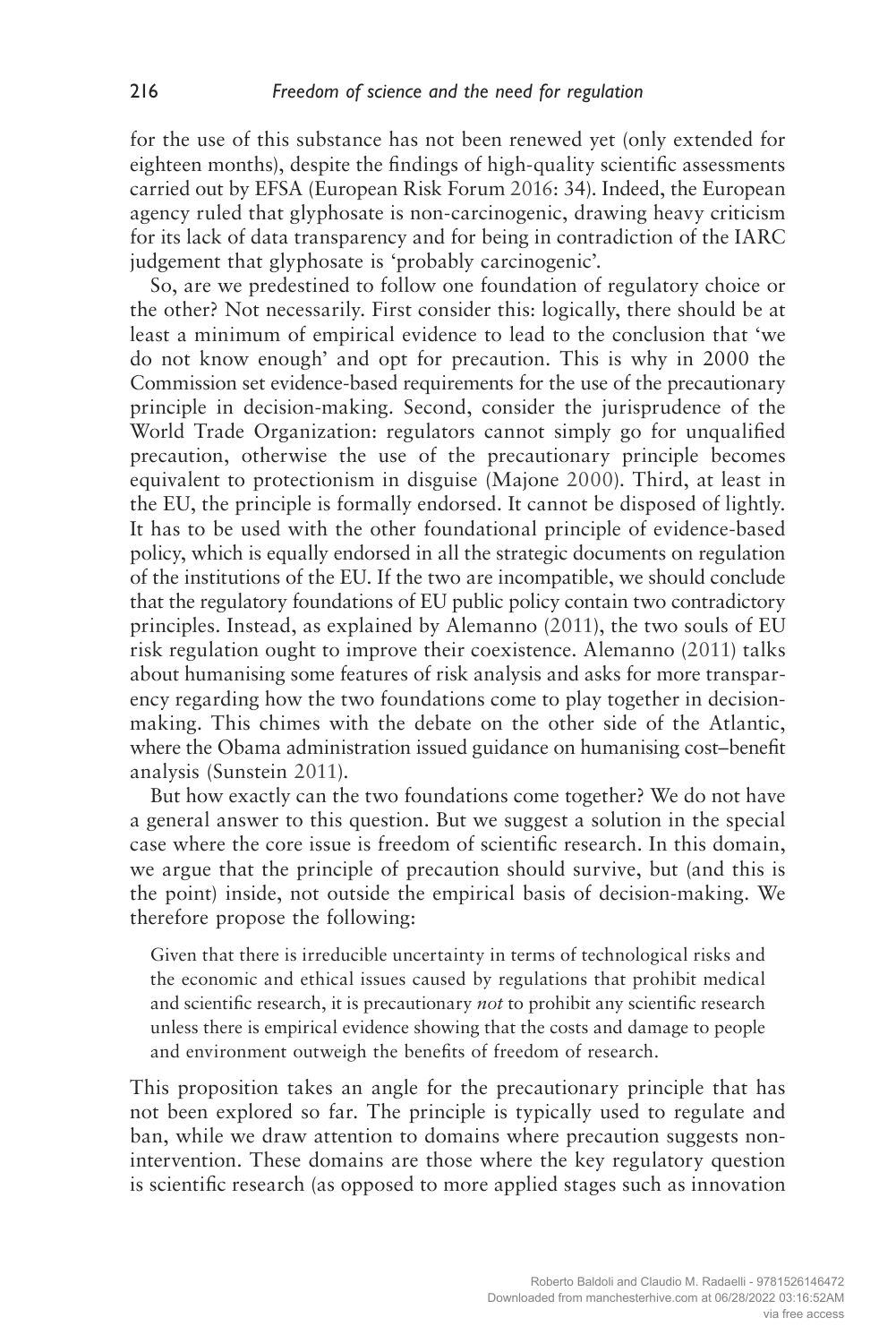and the development of technology). To illustrate, we might think of regulations that prohibit research on assisted reproduction or on human embryos.

We hasten to add that our proposition is not unconditional. It is qualified by its own feasibility conditions. The first condition is that there has to be a certain maturity and institutionalisation of evidence-based practice in a given country or jurisdiction. Indeed, when we say 'unless there is empirical evidence', we mean that our argument is valid only if there is diffuse capacity to undertake empirical analysis. Evidence shows that the capacity for impact assessment, consultation and cost–benefit analysis differs widely across countries (Dunlop and Radaelli 2016).

The second condition is the social background that undergirds our formulation of the precautionary principle. Practically, we are thinking of a situation where science and society meet upstream, with several opportunities and instruments for public engagement at an early stage (Wilsdon and Willis 2004). The marriage of evidence-based policy and the precautionary principle does not materialise in a social vacuum. On the one hand, we need social trust. On the other, we need scientific responsibility on the part of the communities of science.

Social trust in science cannot be taken for granted. It has to be constantly produced and reproduced with appropriate forms of public engagement. Think of questions such as: what are the boundaries between basic and applied research? When does a scientific research project become a dangerous military application? How do we share the basic values of a certain development of medical research? In the past, governments have tried to 'educate the public' about science. This is the so-called deficit model (Ziman 1991; Sturgis and Allum 2004) in which the lack of trust in science is attributed to ignorance. Educate the masses, fill in their deficit of knowledge and there will be more trust in science. Today we know that scientific education, teaching statistics to journalists and other approaches have a very valuable role to play. But the reasons behind lack of trust are much deeper than ignorance.

At the same time, the solution cannot be limited to deontological codes. Our societies, and the EU especially, need a wider reconciliation between citizens and scientists. Let us consider all the dimensions of our equation. The government does not ban or limit scientific research unless there is compelling evidence of serious risk of harm to people and or the environment – this is the formulation of our principle. The scientists offer responsibility and engagement with society. Science becomes socially accountable, but not via governmental intrusion, regulations and, in the worst cases, faithbased obligations and prohibitions. All this amounts to a new role for the scientific community in society. This is possible if we identify a strong paradigm that generates self-regulation of scientists, accountability and dialogic attitudes.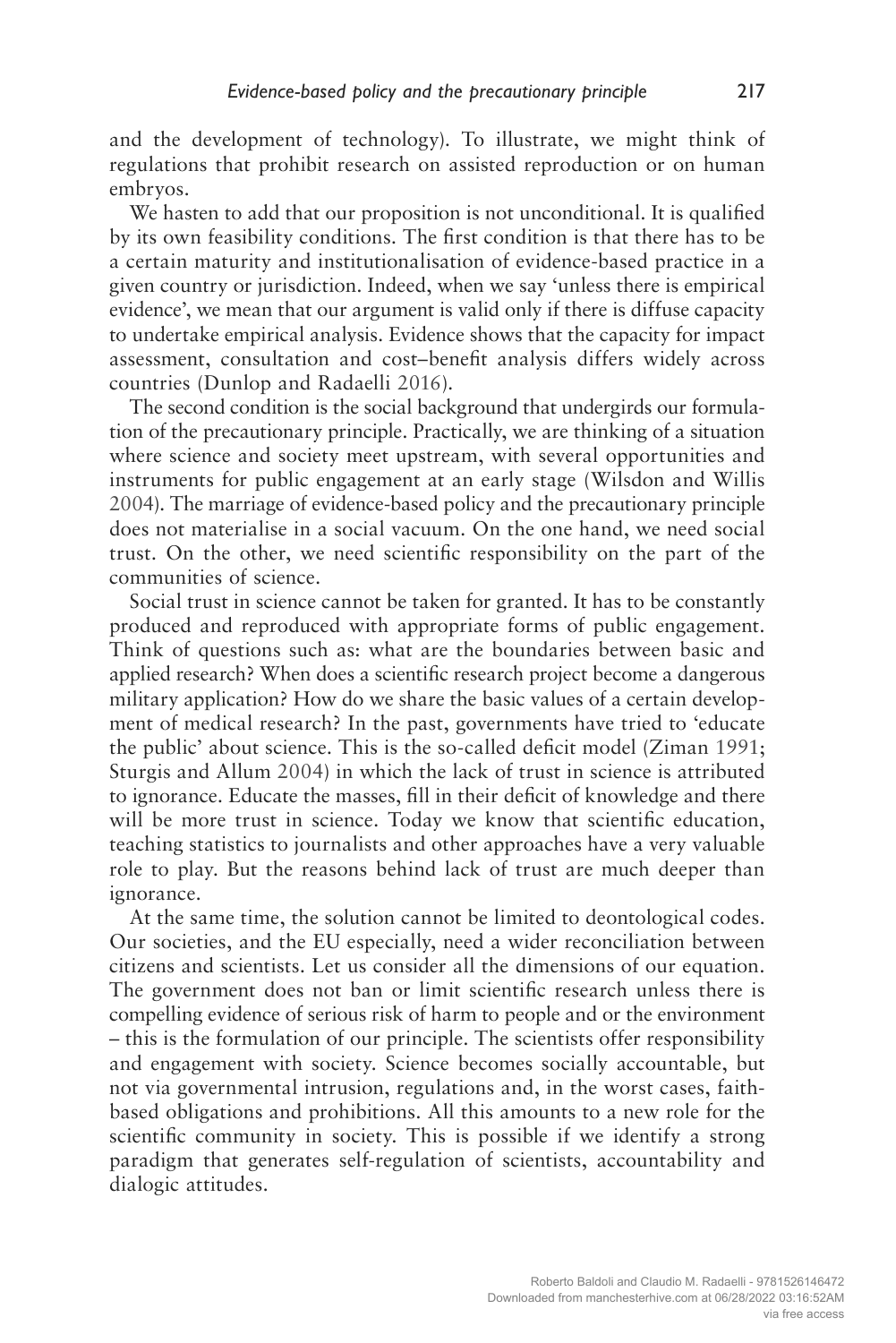#### **Conclusion**

This chapter offers a new definition of the precautionary principle, which goes hand in hand with the evidence-based policy in fostering freedom of research. We have argued that the precautionary principle should recommend non-intervention in scientific research, unless there is clear evidence showing that costs and damage outweigh benefits.

The challenge for the effective implementation of such a principle is first to create mature and institutionalised evidence-based practices. Yet this is not enough. Our version of the precautionary principle is effective only in a social environment characterised by social trust and scientific responsibility. How to build up this new 'social contract' between citizens, individual scientists, the scientific communities and the policymakers is the key issue for future research and public policy.

#### **Note**

1 We wish to thank Marco Cappato, Filomena Gallo and the Luca Coscioni Association for having invited Claudio Radaelli to present the initial draft of this chapter to the World Congress for Freedom of Scientific Research in Rome, 4–6 April 2014. We gratefully acknowledge the comments on the first draft provided by Alberto Alemanno, Lorenzo Allio, Claire Dunlop and Simona Giordano – the responsibility for mistakes and omissions remains ours.

#### **References**

- Alemanno, A. (2007), *Trade in Food: Regulatory and Judicial Approaches in the EC and the WTO*, London: Cameron May.
- Alemanno, A. (2011), 'Risk vs. hazard and the two souls of EU risk regulation: a reply to Ragnar Löfstedt', *European Journal of Risk Regulation* 2.2: 169–71.
- COMEST (2005), *The Precautionary Principle*, Paris: UNESCO.
- Dunlop, C. A., and Radaelli, C. M. (eds) (2016), *Handbook of Regulatory Impact Assessment*, Cheltenham: Edward Elgar.
- European Commission (2000), *Communication on the Precautionary Principle* (COM 2000/001), Brussels.
- European Commission (2015), *Communication from the Commission. Better Regulation for Better Results – An EU Agenda* (COM 2015/215), Brussels.
- European Risk Forum (2011), *The Precautionary Principle. Application and Way Forward*, Brussels, www.riskforum.eu/uploads/2/5/7/1/25710097/erf\_pp\_way\_ forward\_booklet\_.pdf (last accessed 8 December 2016).
- European Risk Forum (2016), *Scientific Evidence and the Management of Risk*, Brussels, www.riskforum.eu/uploads/2/5/7/1/25710097/erf\_-\_scientific\_evidence\_\_\_ eu\_risk\_mgmt\_16.pdf (last accessed 8 December 2016).
- Garnett, K., and Parsons, D. J. (2016), 'Multi-case review of the application of the precautionary principle in European Union law and case law', *Risk Analysis*, 37.3: 502–16.
- Gollier, C., and Treich, N. (2003), 'Decision-making under scientific uncertainty: the economics of the precautionary principle', *Journal of Risk and Uncertainty*, 27.1: 77–103.